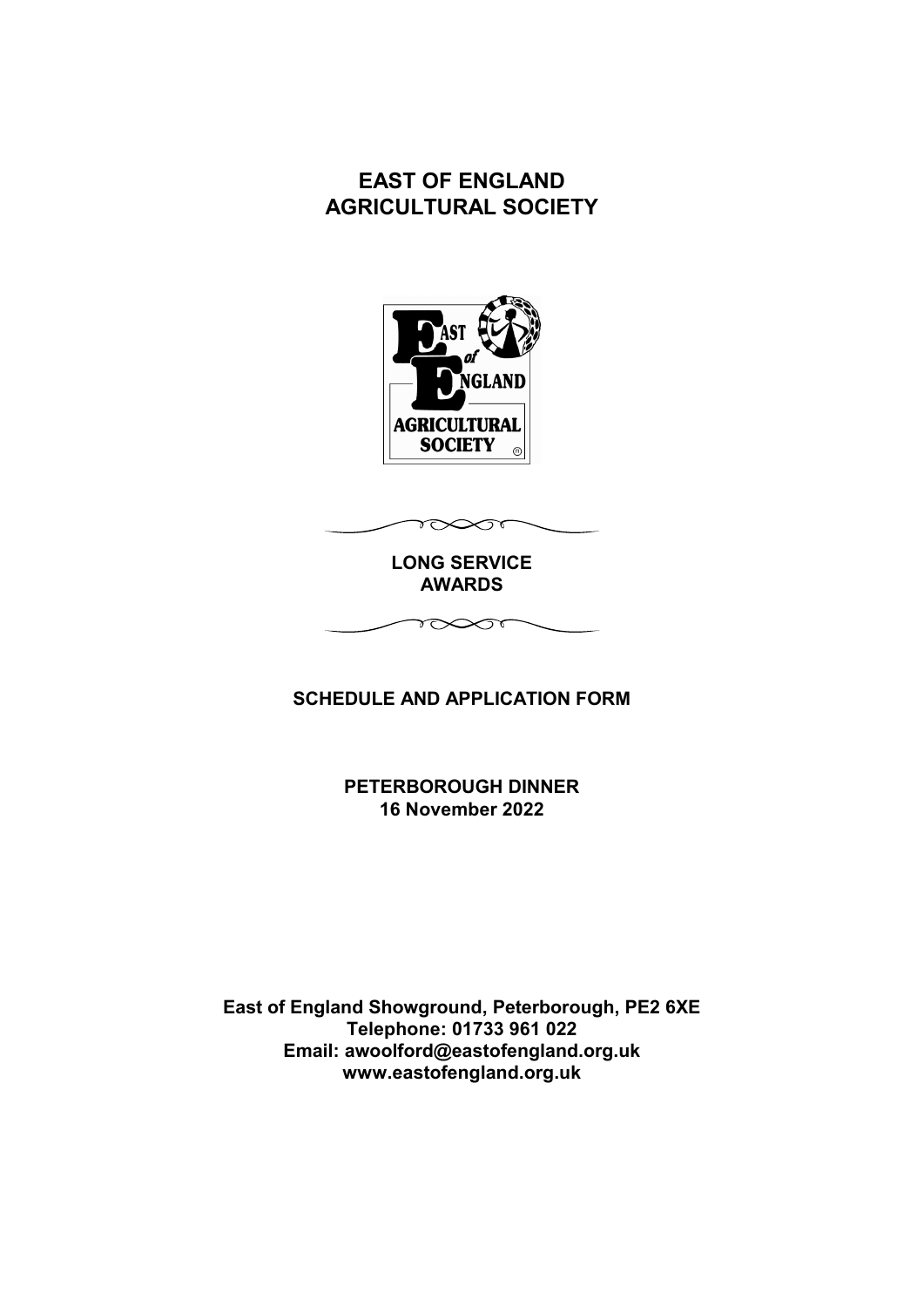#### **EAST OF ENGLAND AGRICULTURAL SOCIETY APPLICATION FOR LONG SERVICE AWARD – 25 YEAR CERTIFICATE, 40 YEAR MEDAL, AND 50, 60 AND 70 YEAR BARS**

**\_\_\_\_\_\_\_\_\_\_\_\_\_\_\_\_\_\_\_\_\_\_\_\_\_\_\_\_\_\_\_\_\_\_\_\_\_\_\_\_\_\_\_\_\_\_\_\_\_\_\_\_\_\_\_\_\_\_\_\_\_\_\_\_\_\_\_\_\_\_\_\_\_\_\_\_\_\_\_\_\_\_\_\_\_\_\_\_**

1**.** Awards to AGRICULTURAL WORKERS, ESTATE WORKERS, FORESTRY WORKERS, GAMEKEEPERS and those employed in the ANCILLARY and SUPPORT sector (male or female) employed by Members of the East of England Agricultural Society in appreciation of not less than 40 years loyal service (a) with one employer on the same or different holdings, or (b) on the same holding with different employers. War Service to be included. Where an applicant ALREADY HAS A LONG SERVICE MEDAL, bars are awarded for 50 and 60 years service. These can be attached to the medal ribbon. **PLEASE STATE WHETHER APPLICATION IS FOR MEDAL/BAR (cross out whichever does not**

# **apply).**

2. Engraved bronze medals, bars and certificates will be presented at the Peterborough Dinner

# 3. **THE AWARDS ARE OPEN ONLY TO EMPLOYEES OF MEMBERS OF THE SOCIETY**

4. Workers who have previously been awarded a 40 year medal by the East of England Agricultural Society, Cambridgeshire & Isle of Ely Agricultural Society, Bedfordshire Agricultural Society or Northamptonshire Agricultural Society are ineligible for further medals but may apply for the award of Bars for 50 and 60 years service.

# 5. **25-YEAR CERTIFICATES**

Long Service Certificates may be awarded to agricultural workers, estate workers, forestry workers and gamekeepers (male or female) employed by a Member of the East of England Agricultural Society in appreciation of not less than 25 years service (a) with one employer on the same or different holdings or (b) on the same holding with different employers.

\_\_\_\_\_\_\_\_\_\_\_\_\_\_\_\_\_\_\_\_\_\_\_\_\_\_\_\_\_\_\_\_\_\_\_\_\_\_\_\_\_\_\_\_\_\_\_\_\_\_\_\_\_\_\_\_\_\_\_\_\_\_\_\_\_\_\_\_\_\_\_\_\_\_\_\_\_\_\_\_\_\_\_\_\_\_\_\_\_

Postal Address .........................................................................................................................................................

..........................................................................................................................................................

Age Last Birthday .....................................................................................................................................................

#### **DETAILS OF PREVIOUS AWARDS**

Have you previously been awarded a medal by the East of England Agricultural Society, Cambridgeshire & Isle of Ely Agricultural Society, Bedfordshire Agricultural Society or Northamptonshire Agricultural Society?

If so, please give details .......................................................................................................................................... Year of Award ..............................................Type of Medal ....................................................................................

# **PLEASE FILL IN PARTICULARS OF SERVICE OVERLEAF**

The particulars shown overleaf must be carefully filled in. Where the service has been (a) with one employer but on different holdings or (b) on one holding but with different employers the dates of the separate periods of service must be given.

#### **DECLARATION BY APPLICANT**

I hereby declare that the above is a true and accurate statement of my service and I make application for the Award given by the East of England Agricultural Society for long and approved service.

Signature of Applicant ....................................................... Date ............................................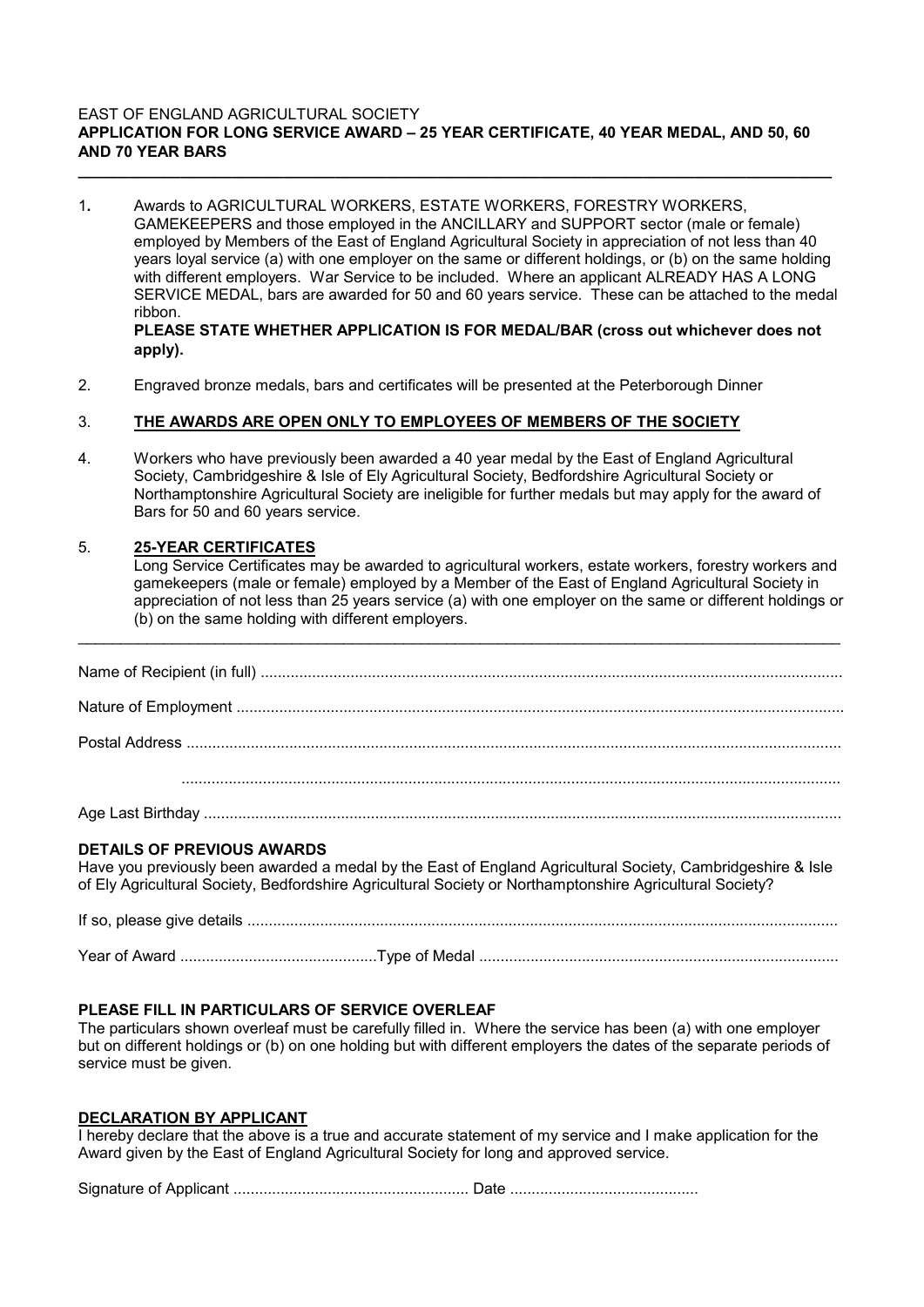## **CERTIFICATE BY EMPLOYER**

## **IMPORTANT**

Membership Number ...................................

I hereby certify that to the best of my knowledge the foregoing is a true statement of the eligible

service of ...........................................................................................................................................................

as a ....................................................................................................................................................................

He/she is at present, or was still in my employment, and has given .................................... years' satisfaction.

If the Award is approved and the necessary arrangements can be made, I would ask that it be presented:-

**\* (a) At the Peterborough Dinner in November (16 November 2022)**

- **\* (b) Privately (the medal to be sent direct to me)**
- **\* (PLEASE DELETE WHERE NOT APPLICABLE)**

## **DETAILS OF PRESENTATION**

- **(a) Presentations will be made at the Peterborough Dinner on in November (16 November 2022) unless the awards are to be presented privately.**
- **(b) The recipient plus one guest may attend the presentation.**
- **(c) Two tickets will be sent by the Society (FOC) for the medal recipient and guests, to attend the dinner. Any extra tickets for the dinner can be ordered but must be paid for.**
- **(d) Car parking is free of charge.**

\_\_\_\_\_\_\_\_\_\_\_\_\_\_\_\_\_\_\_\_\_\_\_\_\_\_\_\_\_\_\_\_\_\_\_\_\_\_\_\_\_\_\_\_\_\_\_\_\_\_\_\_\_\_\_\_\_\_\_\_\_\_\_\_\_\_\_\_\_\_\_\_\_\_\_\_\_\_\_\_\_\_\_\_\_\_\_\_

**THE FOLLOWING DECLARATION MUST BE SIGNED BY EITHER:-** 

**(a) A Member of the Council of the East of England Agricultural Society or**

**(b) The Chairman or Secretary of the County Branch of the National Farmers' Union, or**

**(c) The Chairman or Secretary of the Local Branch of the National Farmers' Union**

To the best of my knowledge the foregoing is a current statement of the applicant's service. I believe him/her to be a suitable person to receive the Award of the East of England Agricultural Society for Long Service.

Signature ..................................................... Member of..........................................................................................

Date ...................................... Address ........................................................................................... ..........................

....................................................... .............................................................

This form must be returned to Membership and Communication Coordinator, East of England Agricultural Society, East of England Showground, Peterborough, PE2 6XE on or before **5th September 2022** if it is desired that the medal shall be presented at the 2022 Peterborough Dinner.

See overleaf